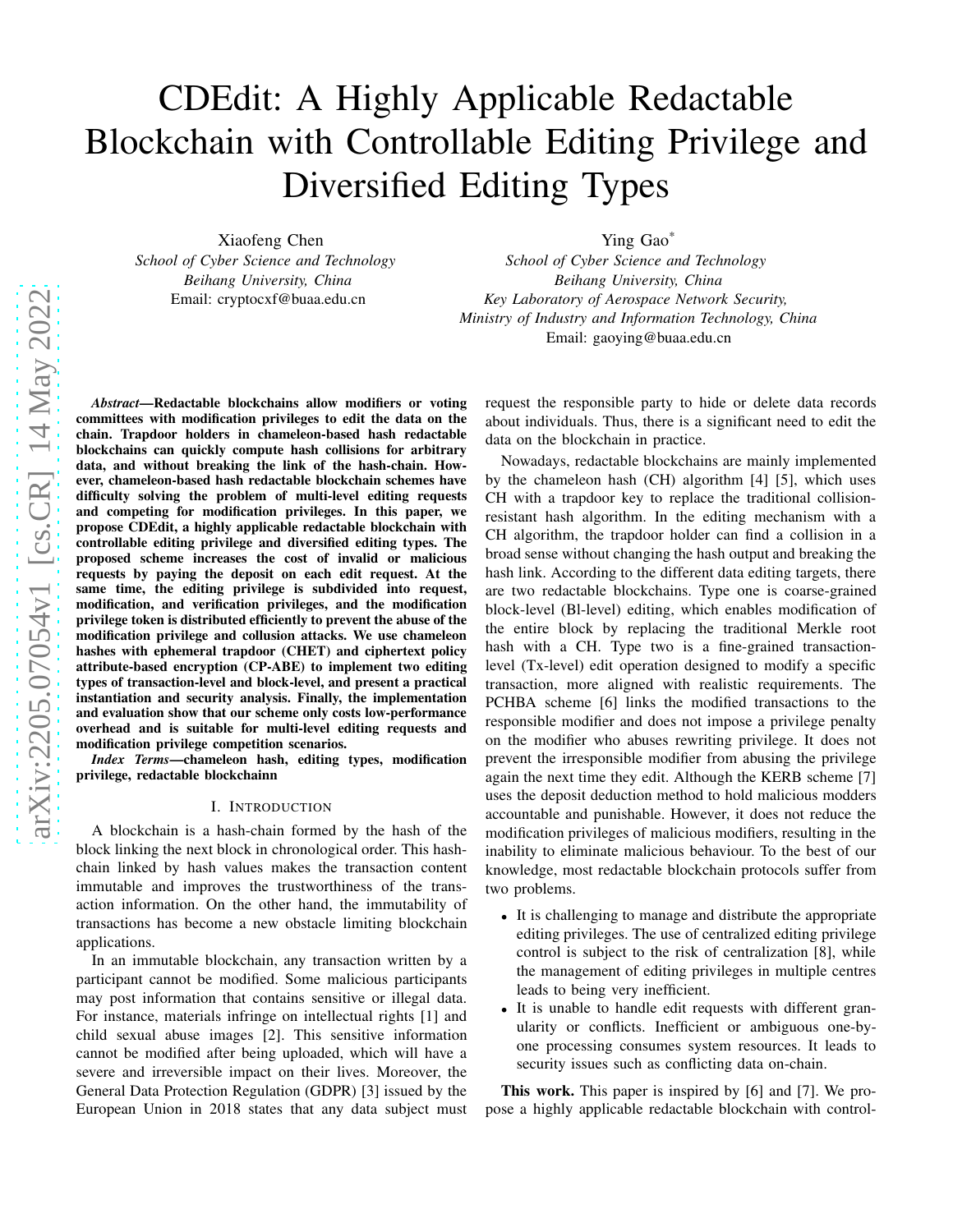lable editing privilege and diversified editing types (CDEdit). CDEdit enables multi-level editing of data on-chain in permission settings (e.g. Hyperledger [9]). The main contributions are summarized as follows.

The main contributions are summarized as follows.

- 1. Token-based controlled editing privileges. We propose a mechanism to manage and distribute token-based editing privileges, in which privileged tokens at different granularity are generated by a privileged token service (PTS). The privilege token effectively prevents the modifier and owner from colluding to perform unauthorized edits.
- 2. Conflict-free multi-level editing. We subdivide editing privileges into diversified  $n$ -times Tx-level and Bl-level editing to handle conflicting editing requests and reduce latency,  $n$  is defined as the number of edits. Specifically, fine-grained modification privilege tokens are distributed to modifiers with specified credibility levels to perform multi-level editing operations.
- 3. Practical Instantiation. We present the instantiation and security analysis of CDEdit. The implementation and evaluation show that our scheme only needs low performance overhead and can resist conspiracy attacks.

# II. OVERVIEW OF CDEDIT

.

The CDEdit consists of ciphertext policy attribute-based encryption (CP-ABE) [10], and core mechanisms such as chameleon hashes with ephemeral trapdoor (CHET) and digital signatures(Schnorr signature scheme [15] is used). PTS is responsible for validating and filtering editing requests and issuing appropriate privilege tokens to the modifier group. The CP-ABE encryption algorithm encrypts the ephemeral trapdoor in CHET under the access structure A. If a set of attributes meet the access structure corresponding to the ciphertext, it can be decrypted. Note that CDEdit is not a centralized control of editing privileges. A valid edited transaction or block must have the following conditions: 1) a token issued by PTS, 2) a valid access attribute policy, and 3) a CH trapdoor key pair.

After the owner uploads a variable transaction to the blockchain, the policy-based chameleon hash is output, which contains ciphertext and signature. The upload of immutable transactions is the same as that in traditional blockchain, which we will not discuss more. Considering the different editing needs of different requesters and the convenience of supervising illegal acts, the management and allocation of editing privileges is necessary. In CDEdit, editing privileges controlled and managed by classifying it into request privilege, modification privilege and verification privilege. Request privilege requires that legal modifiers have multi-level editing requirements. This scheme requires a certain deposit amount for each editing request to prevent system congestion caused by blocking attacks. Modification privilege is the permission granted by PTS to the modifier group to perform modification. Verification privilege is a license held by all participants in the

system. verification privilege provides the transparency and accountability of data on the chain, and effectively identifies abnormal behaviour.

Due to the complexity of the actual environment, we assume that the modifier and the owner entity can intersect. CDEdit provides n-times Tx-level edits and n-times Bl-level edits for privilege token. Note that  $n$ -times edit is defined as allowing n-times edits in a reasonable time without multiple token and key generation and verification processes.

## III. PRELIMINARIES

#### *A. Blockchain Basics*

Using the notation used by [11] and [12], we adopt the following model and notation to describe the blockchain: assume that each block consists of a tuple  $B_i = \langle PreH_i, x_i, ctr_i, r \rangle$  $, i \in [0, N], B_0$  denotes genesis block and  $B_N$  denotes the latest block (head of the chain),  $PreH_i \in \{0,1\}^K$  denotes the pre-block hash of length K bits,  $x_i \in \{0,1\}^*$  denotes the current block data of arbitrary length (include the transaction root hash  $TX_{root}$  and others),  $ctr_i \in \mathbb{N}$  denotes the randomness Nonce generated by consensus mechanism, and the randomness r for the CH. A block  $B_i$  is valid iff

ValidateBlock  $D(B_i)$ :

$$
= (H(ctr_i, G(Pre H_i, x_i, r)) < D) \cap (ctr_i < q) = 1.
$$

Here,  $H: \{0,1\}^* \to \{0,1\}^K$  and  $G: \{0,1\}^* \to \{0,1\}^K$ are collision-resistant hash function, they are called the outer hash function and the inner hash function, respectively. The parameter  $D \in \mathbb{N}$  is the block's difficulty level, and  $q \in \mathbb{N}$  are the maximum number of hash queries in each round of the consensus process.

The rightmost block of blockchain  $C$  is called the head of the chain, denoted by  $Head(C)$ . Any chain C with a head  $Head(C) := \langle PreH_i, x_i, ctr_i, r \rangle$  can be extended to a new longer chain  $C' := C||B_{i+1}$  by attaching a valid block  $B_{i+1} = \langle PreH_{i+1}, x_{i+1}, ctr_{i+1}, r' \rangle$  such that  $PreH_{i+1} =$  $H(ctr_i, G(PreH_i, x_i, r))$ ; the head of the new chain C' is  $Head(C') := B_{i+1}$ . If C is a prefix of C' we write  $C \prec C'$ .

#### *B. Ciphertext-policy attribute-based encryption*

The PCH is constructed from CHET and CP-ABE schemes [13]. The following section formally introduces the concept of access structure associated with ciphertext in CP-ABE, discusses how to encode access structures.

Access Structure. Let  $U$  denote the universe of attributes. A collection  $A \in 2^{\mathbb{U}} \setminus \{\phi\}$  of non-empty subsets is an access structure on U. The subsets in A are called the authorized sets, and the sets not in A are called the unauthorized sets. It is called monotone if  $\forall B, C \in \mathbb{A}$ : if  $B \in \mathbb{A}$  and  $B \subseteq C$  the  $C \subseteq \mathbb{A}$ .

Monotone Span Program (MSP). As of previous work, linear secret-sharing schemes (LSSS) [14] consist of a sharegenerating matrix M with  $n_1$  rows and  $n_2$  columns which encodes monotone access structures. The monotonic access structure is usually represented as a Boolean formula on attributes with AND and OR operators, which is satisfied if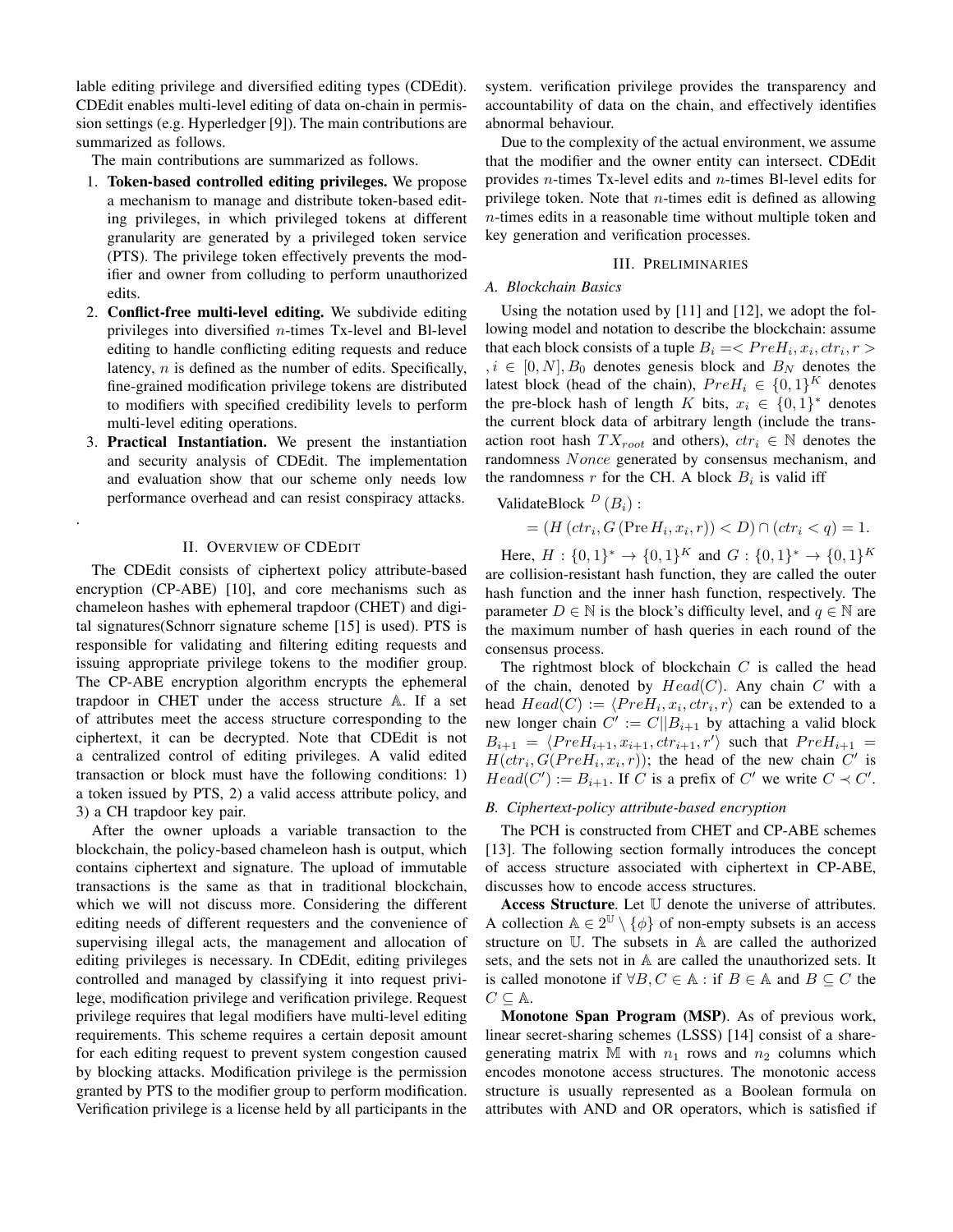the input attribute computes a value of 1. An alternative way to represent such formulas is to think of access trees. In such a tree, the leaf's form the input attributes, while the inner nodes are associated with the operators AND and OR. LSSS with domain of secrets realizing access structure A is called linear over  $Z_q$  if: 1) The shares of a secret  $s \in Z_q$  for each attribute form a vector over  $Z_q$ , and 2) For  $u = \{1, ..., n_1\}$ , we define a function  $\pi$  that maps the row u of M with attribute  $\pi(u)$  from the attribute universe U. Then, the column vector  $\vec{v} = (s, r_2, \dots, r_{n_2})^T$ , where  $s \in Z_q$  is the secret to be shared and  $r_2, \ldots, r_{n_2} \in Z_q$  are chosen at random. The  $\mathbb{M} \vec{v} \in Z_q^{n_1 \times 1}$ is the vector of  $n_1$  shares of the secret s according to LSSS. The share  $(\mathbb{M}\vec{v})_u$  belongs to attribute  $\pi(u)$ .

[14] states that every LSSS has the linear reconstruction property. Assume that LSSS is an MSP for the access structure A,  $1 = A(\theta)$  is an authorized set and let  $I \subset \{1, 2, ..., n_1\}$  be defined as  $I = \{u \in [n_1] \cap \pi(u) \in \theta\}.$ There exist the constants  $\{\gamma_u \in Z_q\}_{u \in I}$  such that for any valid share  $\{\lambda_u \in (\mathbb{M}\vec{v})_u\}_{u \in I}$  of a secret s according to LSSS,  $\sum_{u \in I} \gamma_u \lambda_u = s$ . Meanwhile, these constants  $\{\gamma_u\}_{u \in I}$  can be found in the polynomial time of the size of the matrix M. For any unauthorized set  $\theta'$ , no such  $\{\gamma_u\}$  exist.

## *C. Policy-Based Chameleon Hashes*

A PCH [13] with message space  $M$  consists of five algorithms  $\{PPGen, KGen, Hash, Verify, Adapt\}$  which are defined as follows.

- PCH.PPGen  $(1^{\lambda}) \rightarrow (sk_{PCH}, pk_{PCH})$ : On input a security parameter  $\lambda \in \mathbb{N}$  in unary, this algorithm outputs the secret key  $sk_{PCH}$  and the public key  $pk_{PCH}$ , where  $pk_{PCH}$  is implicitly available to all algorithms.
- PCH. $KGen(sk_{PCH}, \theta) \rightarrow sk_{\theta}$ : On input a secret key  $sk_{PCH}$  and a set of attributes  $\theta \subseteq \mathbb{U}$ , the key generation algorithm outputs a secret key  $sk_{\theta}$ .
- $PCH.Hash(pk_{PCH}, m, A) \rightarrow (h, r)$ : On input a public key  $pk_{PCH}$ , access structure  $\mathbb{A} \subseteq 2^{\mathbb{U}}$ , and a message  $m \in \mathcal{M}$ , and outputs a hash h and randomness r.
- $PCH.Verify(pk_{PCH}, m, h, r) \rightarrow b$ : On input public key  $pk_{PCH}$ , a message  $m \in \mathcal{M}$ , a hash h, and a randomness r, the algorithm outputs a decision bit  $b \in \{0, 1\}$ .
- PCH.  $Adapt(sk_{\theta}, m, m', h, r) \rightarrow r'$ : On input a secret key  $sk_{\theta}$ , messages  $m, m' \in \mathcal{M}$ , hash value h and randomness  $r$ , and outputs a randomness  $r'$ .

Note that we assume that the *KGen* outputs  $\perp$  if  $\theta$  is not contained in  $U$  and the *Adapt* algorithm always verifies if the hash it is given is valid, and output  $\perp$  otherwise.

## IV. CDEDIT SYSTEM MODEL

# *A. Types of Modification Privilege Token*

CDEdit supports four types of tokens with different permission semantics. Each of these different token types corresponds to a collection of four levels of modifiers to enable CDEdit system diversity and anti-collision request control for modification privileges.

• One-time Tx-level token  $(T_{1tk})$ . It represents the simple transaction modification token in the system. A modifier who owns  $T_{1tk}$  can only modify a transaction with specific parameters.

- *n*-time Tx-level token  $(T_{ntk})$ . The modifier is allowed to perform n-times Tx-level transaction modification operations using the associated parameters or methods before the token expires. Note that  $T_{ntk}$  is higher than the permission level of  $T_{1tk}$ , i.e. the modifier with  $T_{ntk}$  can also perform only a single Tx-level modification.
- One-time Bl-level token  $(B_{1tk})$ . It indicates that the modifier performs a modification operation on a whole data block by calling specific parameters. Since each block contains several transactions,  $B_{tk}$  has a higher edit permission level than  $T_{tk}$ .
- *n*-times Bl-level token  $(B_{ntk})$ . It represents the super token in the system, i.e. the highest permission level. A modifier who owns  $B_{ntk}$  can replace n consecutive blocks using the associated block parameter.

We define the sets of modifiers with different credibility levels  $\{m_{1T}, m_{nT}, m_{1B}, m_{nB}\}\$  respectively, and their modification privileges correspond to the above four types of privileges token, i.e.,  $\{T_{1tk} \rightarrow m_{1T}, T_{ntk} \rightarrow m_{nT}, B_{1tk} \rightarrow$  $m_{1B}, B_{ntk} \rightarrow m_{nB}$ . The PTS sets all privileges tokens with an expiration time to avoid repeated invocations by the modifier. Specifically, the modifier can only receive a new token if the editor wants to continue performing edit operations.

The modifier sends a privilege token request  $req_{tk}$  =  $(type||reqPayload)$  to the PTS when it has an edit request, where  $reqPayload = (n||ID||index)$ ,  $type \in \{T_{tk}, B_{tk}\}$  denotes the type of the edit object,  $n$  denotes the number of modifications,  $ID$  is the identity of requester,  $index$  is the index address of the edit target (transaction or block). PTS receives the request and verifies its validity, and then signs it with the private key  $sk_{pts}$ , i.e.  $Sign_{sk_{pts}}(type||expire||reqPayload)$ , where  $reqPayload$  is an optional field of the token request, whose size varies depending on the type. The final return to the modifier is a privilege token

$$
pri_{tk} = (type||expr||index||time||deposit||Sign_{sk_{pts}}).
$$
\n(1)

where *expire* encodes the expiration time, *deposit* denotes the information of margin payment, and time is the timestamp of  $pri<sub>tk</sub>$  sent to the modifier.

- *B. Formal Definitions*
	- $Setup(1^{\lambda}) \rightarrow (SK, PK)$ : It takes a security parameter  $\lambda \in \mathbb{N}$  as input, outputs a chameleon hash key pair  $(sk, pk)$  and a key pair  $(sk_{pts}, pk_{pts})$ .
	- $TkGen(sk_{pts}, req_{tk}, n) \rightarrow pri_{tk}$ : It takes a secret key  $sk_{pts}$ , a editions token request  $req_{tk}$  and  $n \in \mathbb{N}$ , and outputs a privilege token key  $pri_{tk}$ .
	- $KeyGen(sk, \theta) \rightarrow sk_{\theta}$ : It takes the secret key set sk, where sk includes the secret key  $sk_{CHET}$  of CHET and the secret key msk of CP-ABE, and a set of attributes  $\theta \in \mathbb{U}$  as input, outputs a secret key  $sk_{\theta}$ , which is indexed by an identity of modifier.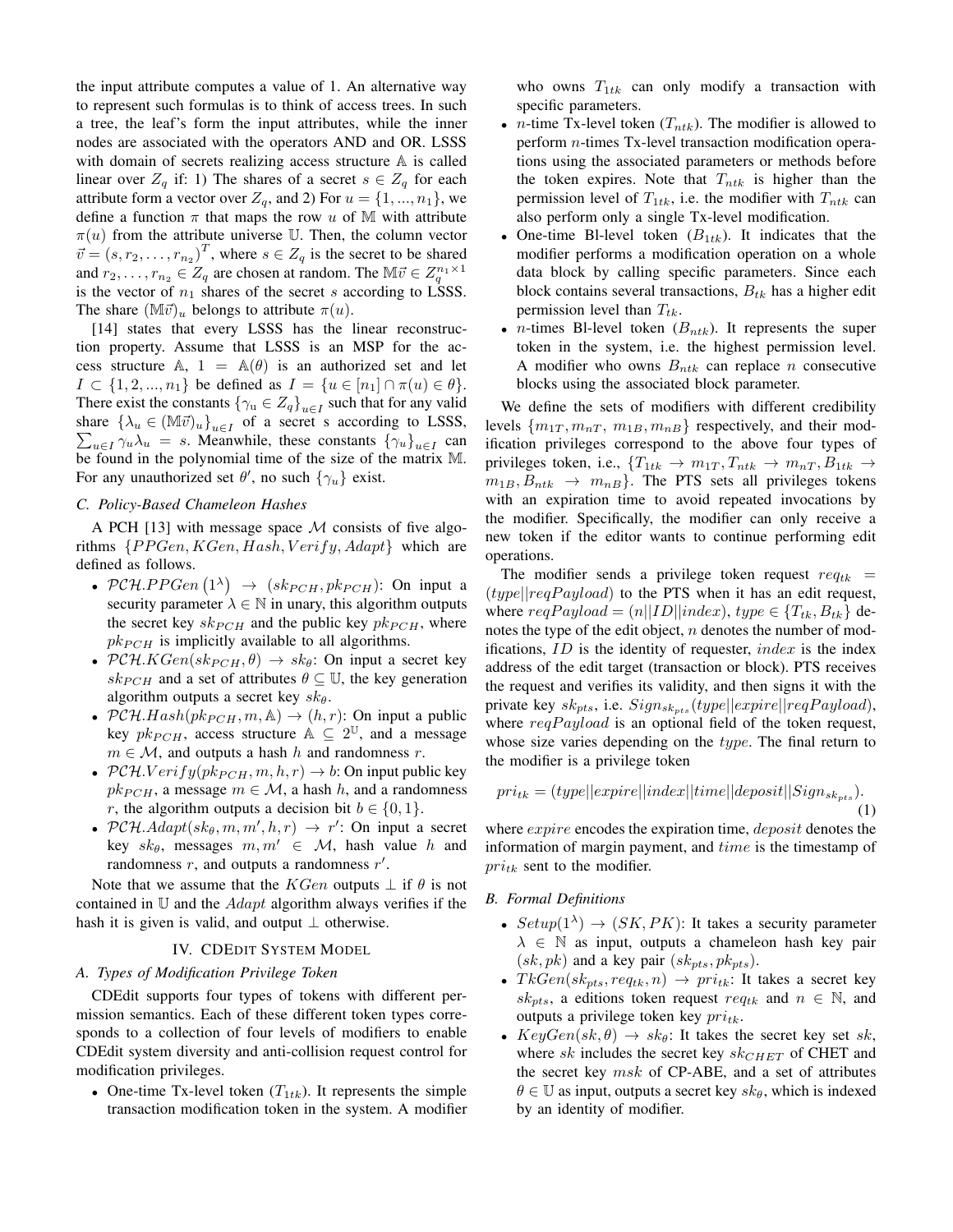

<span id="page-3-0"></span>Fig. 1. CDEdit system model.

- $Hash(pk, m, \mathbb{A}, ID_j) \rightarrow (h, r, \sigma)$ : It takes the chameleon pubic key pk, a message  $m := \{Tx_{ID}, x_i\} \in \mathcal{M}$ , an access policy A, and an owner identity  $ID_i$  as input, outputs a chameleon hash  $h$ , a randomness  $r$ , and signature  $\sigma$ . Note that  $\mathcal{M} = \{0, 1\}^*$  denote a general message space,  $Tx_{ID}$  and  $x_i$  denote the transaction data and *i*-th block data, respectively.
- $Verify_m(pri_{tk}, pk_{pts}) \rightarrow b$ : It takes the privilege token  $pri<sub>tk</sub>$ , a public key  $pk<sub>pts</sub>$  as input, and outputs a decision bit  $b \in \{0, 1\}$ .
- $Verify(pk, m, h, r, \sigma) \rightarrow b$ : It takes the public key pk, a message  $m$ , chameleon hash  $h$ , randomness  $r$ , and signature  $\sigma$  as input, and outputs a bit b.
- $Adapt(sk_{\theta}, m, m', level_{m_i}, h, r, \sigma) \rightarrow (r', \sigma')$ : It takes the secret key  $sk_{\theta}$ , a message m, a new message m', index *i* of the modifier's identity  $level_{m_i}$ , chameleon hash h, randomness r, and a signature  $\sigma$  as input, outputs a new randomness r' if  $1 = \mathbb{A}(\theta)$  and a new signature  $\sigma'$ .
- $Audit(sk, m, m', r, r', \sigma, \sigma', h) \rightarrow (level_{m_i}, d)$ : It takes the chameleon secret key  $sk$ , messages m and m', randomness r and r', signature  $\sigma$  and  $\sigma'$ , a chameleon hash h as input, and outputs the new privilege level  $level_{m_i}$ of the modifier  $m_i$ , and accountability record d.

Correctness. We say that scheme CDEdit satisfies the correctness property if for all security parameters  $\lambda \in \mathbb{N}$ , for all  $(sk, pk) \leftarrow Setup(1^{\lambda})$ , for all  $\theta \in \mathbb{U}$ , for all  $pri_{tk} \leftarrow TkGen(sk_{pts}, pk_{pts}, req_{tk}, n)$ , for all  $\theta \in A$ , for all  $sk_{\theta} \leftarrow KeyGen(sk, \theta)$ , for all  $m \in \mathcal{M}$ , for all  $(h, r, \sigma) \leftarrow$  $Hash(pk, msk, m, \mathbb{A}, ID<sub>i</sub>)$ , for all  $m' \in \mathcal{M}$ , we have for all  $(r', \sigma') \leftarrow Adapt(sk_{\theta}, m, m', level_{m_i}, h, r, \sigma)$ , that  $1 =$  $Verify_m(pri_{tk}, pk_{pts})$  and  $1 = Verify(pk, m, h, r, \sigma) =$  $Verify(pk, m', h, r', \sigma').$ 

## *C. System Model*

The CDEdit system model contains four main types of entities: central authority (CA), PTS, modifiers, and owners, as shown in Fig[.1.](#page-3-0) Assume that the transactions  $Tx_2$  and  $Tx_4$  in boxed red are policy-based mutable transactions with different access permissions, and that they can be modified without changing the hash value. The transactions  $Tx_1$  and  $Tx_3$  framed in blue are immutable transactions generated by the owner using a collision-resistant hash. This  $TX_{root}$ is the root hash of the Merkle tree, which accumulates all the transactions within the block. Thus, the  $i$ -th blocks is a mutable block  $B_i = \langle PreH_i, x_i, ctr_i, r \rangle$  generated by PCH, where  $PreH_{i+1} = H(ctr_i, PCH(PreH_i, x_i, r))$ . These system components are described below.

- CA represents the administrator in the permissioned blockchain and is responsible for managing the PTS and system initialization (see ①). CA broadcasts public parameters at system initialization and audits the modifier's editing behaviour after receiving a report message from the owner (see ⑦).
- Modifier has the permission to send edit requests to the PTS (see ③), and the permission to modify the transactions or block data (see ⑤). A group of modifiers is classified into different modifier sets  $level_{m_i}$  by credibility level, i.e., a single Tx-level modifier set  $m_{1T}$ , a multiple Tx-level modifier set  $m_{nT}$ , a single Bl-level modifier set  $m_{1B}$  and a multiple Bl-level modifiers set  $m_{nB}$  (credibility level from small to large  $m_{1T} < m_{nT} <$  $m_{1B} < m_{nB}$ ).
- PTS is responsible for verification of edit requests from modifiers and providing the corresponding edit privilege token (see ④) to the modifier, i.e., assigning modification privileges. A privilege token determines the editing scope of a particular modifier set. Note that the sender of an edit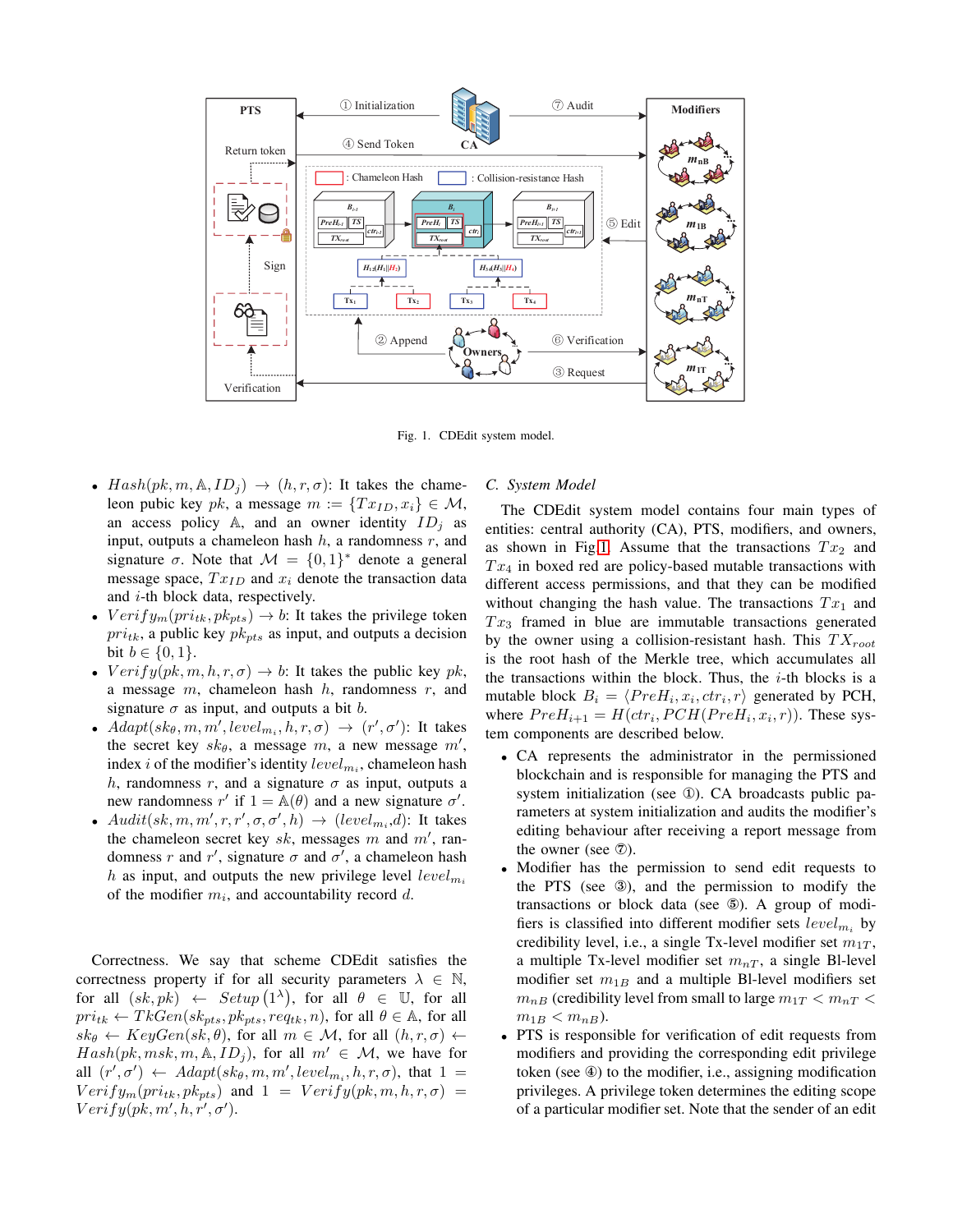

<span id="page-4-0"></span>Fig. 2. System initialization, transaction and block generation.



Fig. 3. Token distribution, and Tx-level and Bl-level editing in CDEdit.

<span id="page-4-1"></span>request does not necessarily belong to the same level of modifier group.

• The owner represents the primary participant and is responsible for adding immutable or mutable transactions (see ②). The owner can also send edit requests based on modification requirements, as well as validate the editing behaviour of specific modifiers (see ③).

*1) System Initialization.:* This phase can be divided into system setup, PTS setup, modifier setup and owner setup, as shown at the top of Fig. [2.](#page-4-0)

• *System setup*. CA chosen a parameter  $\lambda$ , and outputs key pair  $(sk, pk)$  by running the algorithm  $Setup(1^{\lambda})$ (see ①), where  $sk = (msk_{CP-ABE}, sk_{CHET})$ ,  $pk =$  $(mpk_{CP-ABE}, pk_{CHET}, pp)$ , and  $pp \leftarrow Setup_{DS}(1^{\lambda})$ ,  $(msk, mpk)$  is generated by  $Setup_{CP-ABE}(1^{\lambda})$ , while  $(sk_{CHET}, p k_{CHET})$  is generated by  $Setup_{CHET}(1^{\lambda})$ . CA selects the CH secret key  $sk$  and the attribute set  $\theta$ , and outputs the secret key  $sk_{\theta} \leftarrow$  $(sk_{CHET}, ssk)$  by  $KeyGen(sk, \theta)$  algorithm, where  $ssk \leftarrow KeyGen(msk_{CP-ABE}, \theta)$ . Finally, the CA broadcasts the public parameter pp and the chameleon public key  $pk$  to the network.

- *PTS setup*. A trusted PTS is specified by CA and generates its own key pair  $(s k_{nts}, p k_{nts})$  by running the  $Setup(1^{\lambda})$  algorithm.  $(sk_{pts}, pk_{pts})$  is used for subsequent PTS issuance and signing of the token.
- *Modifier setup*. After receiving  $pp, pk$  from CA, the transaction modifier runs  $Setup(1^{\lambda})$  algorithm to generate its own identity information (or level) level<sub>m</sub>. The initial level is set by CA, such as  $m_{1T}$  or  $m_{1B}$ .
- *Owner setup*. After receiving pp, pk from the CA, the transaction owner runs the  $Setup(1^{\lambda})$  algorithm to obtain its own identity address information  $ID_i$ .

*2) Transaction and Block Generation.:* In CDEdit, mutable transactions and mutable blocks are allowed to be generated, as shown at the bottom of Fig. [2.](#page-4-0)

- *Generate mutable transactions*. owner executes the  $Hash(pk, msk, m, p, ID<sub>i</sub>)$  to generate a PCH with message  $m$  and upload it to the chain (see  $\circledA$ ). Concretely, a hash  $ch$ , a randomness  $r$  and ephemeral trapdoor  $etd$ are generated by the  $Hash(pk, m)$  algorithm in CHET, and bring *etd* into the  $Enc(mpk, R, \mathbb{A}, ID<sub>i</sub>)$  algorithm of CP-ABE to generate the ciphertext  $C$ . Then, the signed message c generated using  $DS. KeyGen(pp, sk, etd)$  algorithm is signed to obtain  $\sigma$ .
- *Generate mutable block*. The  $TX_{root}$  is generated by several transactions through multiple hashing algorithms, and the timestamp  $TS$  constitutes the block data  $x_i$ . Generate a mutable block  $B_i = (PreH_i, x_i, ctr_i)$  by taking  $x_i$  and the pre-block hash  $PreH_i$ , and the randomness  $ctr_i$ .

*3) Token Distribution.:* This phase is where the modifier obtains the token issued by the PTS, as shown at the top of Fig. [3.](#page-4-1) First, the modifier initiates an edit request  $req_{tk}$ to the PTS and pays a certain amount of deposit (see ③). After receiving  $req_{tk}$ , the PTS checks whether the deposit paid satisfies the requested edit type cost, as well as verifies the corresponding parameter information and signature  $\lambda_{nts}$ . Then, PTS generates the corresponding privilege token  $pri_{tk}$  by  $TkGen(sk_{pts}, pk_{pts}, req_{tk}, n)$  algorithm, where n indicates the number of modifications. Finally, PTS distributes  $pri<sub>tk</sub>$  (see 4) to the set of modifiers of the relevant level  $level_{m_i}.$ 

*4) Tx-level and Bl-level editing.:* As shown at the bot-tom of Fig. [3,](#page-4-1) the modifier group  $level_{m_i}$  receives the token  $pri_{tk}$  and needs to check its validity and execute the  $Verify_m((pri_{tk}, pk_{pts})$  algorithm to verify the token type and the signature  $\sigma_{pts}$  of the token. Only  $pri_{tk}$  is valid to continue the next operation. Otherwise, stop. Validating the token before the actual edit execution can effectively filter out invalid requests. Then choose to perform the following edit types (see ⑤).

• *Tx-level edit*. Let  $m$  as transaction  $Tx_{ID}$ , the modifier  $level_m$  satisfying the set of attributes  $S \in A$  starts by executing the  $Verify(pk, Tx_{ID}, ch, h', r, \sigma)$ algorithm to verify the validity of the hash pair  $(ch, h')$ ) and runs the adaption algorithm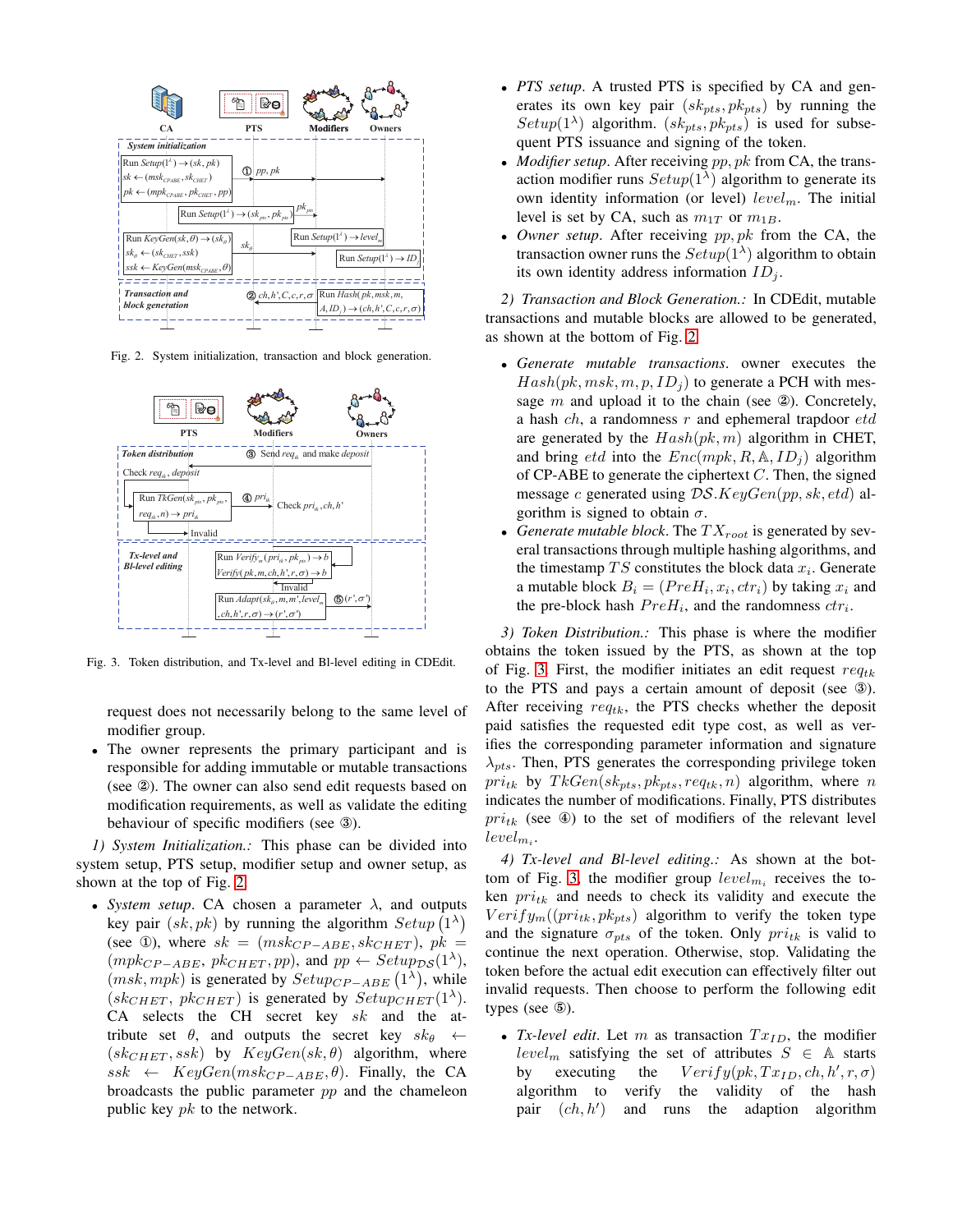$Adapt(sk_{\theta}, Tx_{ID}, Tx'_{ID}, level_m, ch, h', r, \sigma)$  to output the new randomness  $r'$  and the signature  $\sigma'$ .

• *Bl-level edit*. Let  $m$  as data  $x_i$  $i$ -th mutable block, finding a hash collision by the  $Adapt(sk_{\theta}, x_i, x'_i, level_m, ch, h', r, \sigma)$  algorithm, and output  $(r', \sigma')$ . Bl-level editing is similar to Tx-level editing, where block  $B_i$  changes to  $B'_i$ .



<span id="page-5-0"></span>Fig. 4. Edited data verification and Privilege audit in CDEdit.

*5) Edited Data Verification.:* As shown at the top of Fig. [4,](#page-5-0) there are two types of Tx-level and Bl-level editing in the CDEdit. Therefore, we also consider two kinds of data validation processes: mutable transaction verification and mutable block verification.

- *Mutable transaction verification*. Each participant verifies the validity of the received mutable transaction by executing the  $Verify (pk, Tx', ch, h', r', \sigma')$  algorithm with the chameleon public key  $pk$ , the message  $m'$  and the CH key pair  $(ch, h')$ . To reduce the verification overhead, the transaction owner is mainly responsible for the verification operation in CDEdit. If the transaction is valid, the owner will modify the local copy of the transaction, otherwise rejected.
- *Mutable block verification*. First, the owner runs the  $Verify(pk, x'_i, ch, h', r', \sigma')$  algorithm to verify the validity of the data  $x_i$  in the mutable block. Second, validate the validity of a mutable block by  $ValidateBlock<sup>D</sup>(B<sub>i</sub>)$ , where D is the block's difficulty level. Third, verify whether the equation  $PreH_{i+1}$  =  $H(ctr_i, PCH(PreH_i, x'_i, r'))$  holds by  $PreH_i$  in the current mutable block.

*6) Privilege Audit.:* Assume that the owner verifies that the modifier has malicious behaviour, such as performing more than  $n$ -times edits or stealing higher-level tokens, and the owner sends a report message to the CA, as shown at the bottom of Fig. [4.](#page-5-0) The CA receives a report from the owner, it executes the  $\text{Audit}(sk, m, m', r, r', \sigma, \sigma', ch, h')$  algorithm to audit the modifier for malicious operations. If it has illegal behaviour, CA will reduce the  $level_{m_i}$  of the modifier or even kick out the modifier group and reward part of the *deposit* to the owner. Otherwise, CA will increase the credibility level of the modifier.

#### *D. Secure Model*

In the CDEdit system, we assume that the CA and PTS are fully trusted and that owners and modifiers are untrusted participants. Owners and modifiers may launch a conspiracy attack where they try to come to perform unauthorized editing operations. Furthermore, CDEdit considers four security properties, including indistinguishability, collision resistance, and EUF-CMA security.

• *Indistinguishability*. Informally, indistinguishability requires that the adversary cannot distinguish whether the randomness  $r$  of the  $Hash$  is new or was created using an Adapt algorithm. *Definition* 4.1. A CDEdit scheme is indistinguishable if for any PPT adversary  $A$  in the IND experiment  $Exp_{A, \mathcal{CD}\mathcal{E}dit}^{IND}(\lambda)$ ,  $Adv_{A, \mathcal{CD}\mathcal{E}dit}^{IND}(\lambda)$  is negligible in  $\lambda$ .

$$
Adv_{\mathcal{A}, \mathcal{CDE}dit}^{\text{IND}}(\lambda) := \mid Pr \left[ Exp_{\mathcal{A}, \mathcal{CDE}dit}^{\text{IND}}(\lambda) = 1 \right] - 1/2 \mid .
$$

• *Collision Resistance*. Informally, collision resistance indicates that an insider with a secret key associated with some of the attributes cannot discover the collision of hashes associated with the policy. Also, they do not find the collision of hashes related to the key mismatching policy by KeyGen oracle. *Definition* 4.2. A CDEdit scheme is collision resistance if for any PPT adversary A in the CR experiment  $Exp_{A,\mathcal{CDE}}^{CR}(\lambda)$ ,  $Adv_{A,\mathcal{CDE}}^{CR}(\lambda)$ is negligible in  $\lambda$ .

$$
Adv_{\mathcal{A}, \mathcal{CDE}dit}^{\operatorname{CR}}(\lambda) := \Pr \left[ \operatorname{Exp}_{\mathcal{A}, \mathcal{CDE}dit}^{\operatorname{CR}}(\lambda) = 1 \right].
$$

• *EUF-CMA Security*. The signature scheme  $DS$  is called Existential Unforgeability Against Adaptive Chosen Messages Attacks, referred to as EUF-CMA security. *Definition* 4.3. A CDEdit scheme is EUF-CMA secure if for any PPT adversary  $A$ , the following advantage is negligible in  $\lambda$ .

$$
Adv_{\mathcal{A}, \mathcal{CDE}^{dit}}^{\text{EUF}-\text{CMA}}(\lambda) := \Pr \left[ \text{Exp}_{\mathcal{A}, \mathcal{CDE}^{dit}}^{\text{EUF}-\text{CMA}}(\lambda) = 1 \right].
$$

#### V. INSTANTIATION AND SECURITY ANALYSIS

#### *A. Instantiation*

To construct an efficient and secure CDEdit scheme, we rely on the latest CP-ABE scheme [10], known as FAME, and the CHET scheme [16]. The FAME uses a hash function  $H_1$ , which maps arbitrary binary strings to elements of the group G. In CDEdit, two types of inputs are given to a hash function  $H_1$ : inputs of the form  $(x, \ell, t)$  or that of the form  $(v, \ell, t)$ , where x is an arbitrary string, v is a positive integer,  $\ell \in$  $\{1, 2, 3\}$  and  $t \in \{1, 2\}$ . Then, we represent these two inputs as  $x\ell t$  and  $0\nu\ell t$ , respectively. Where 0 is used to distinguish between these two strings. Moreover, we define the identity of all participants as vectors and assume that the identity of the owner  $ID_j = (I_1, \dots, I_j) \in (\mathbb{Z}_q)^j$ , the transaction modifier identity is  $level_{m_i} = (I_1, \dots, I_i) \in (\mathbb{Z}_q)^i$ , where  $j \leq i$ .

• Setup( $1^{\lambda}$ ): It inputs a security parameter  $\lambda$  as input and obtain  $(q, \mathbb{G}, \mathbb{H}, \mathbb{G}_T, \hat{e}, g, h)$ , where g is the generator of group G, h is the generator of group  $\mathbb{H}$ ,  $(\mathbb{G}, \mathbb{H}, \mathbb{G}_T)$ is groups of order q. Pick  $(a_1, a_2, b_1, b_2, x, y) \leftarrow \mathbb{Z}_q^*$ ,  $\{z_1, \dots, z_k\} \leftarrow \mathbb{Z}_q$ ,  $(d_1, d_2, d_3) \leftarrow \mathbb{Z}_q$ , and  $d =$  $d_1 + d_2 + d_3$ , to calculate  $H_1 = h^{a_1}, H_2 = h^{a_2},$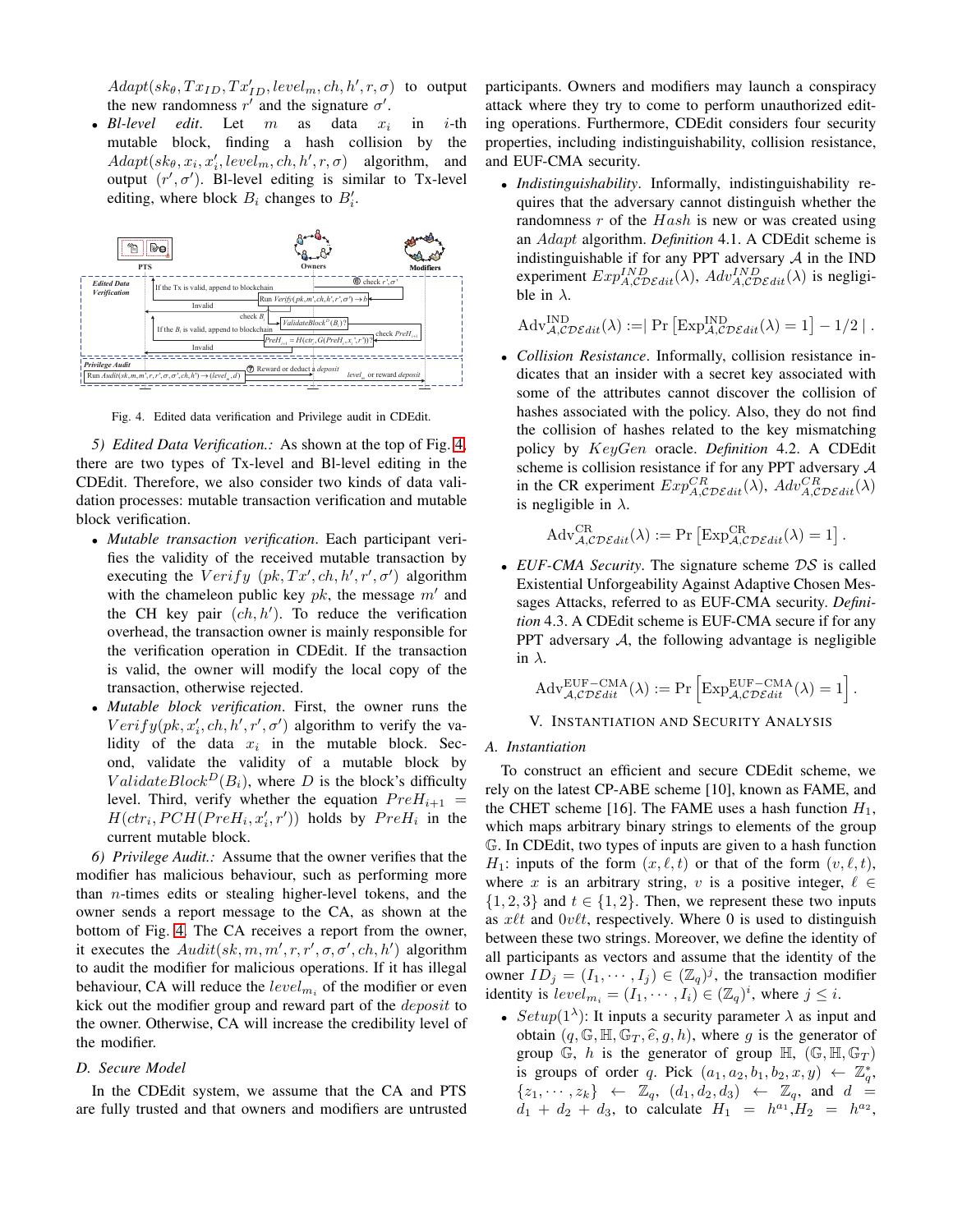$T_1 = \hat{e}(g, h)^{d_1 \cdot a_1 + d_3}, T_2 = \hat{e}(g, h)^{d_2 \cdot a_2 + d_3}.$  Then, it outputs a master public key  $mpk = (g, h, H_1,$  $H_2, T_1, T_2, \{g^{z_1}, \cdots, g^{z_k}\}, \{h^{z_1}, \cdots, h^{z_k}\}\)$  and a master secret key  $msk = (a_1, a_2, b_1, b_2, g^{d_1}, g^{d_2}, g^{d_3}, \{z_1, \cdots,$  $(z_k)$ , chameleon key pair  $(sk, pk) = (x, h<sup>x</sup>)$ , and PTS key pair  $(sk_{pts}, pk_{pts}) = (y, \hat{e}(g, h)^y)$ . We define a secret credential as  $ID_j = \prod_{i=0}^{j} h \cdot h_{k-i-1}^{I_i}$  for each user.

- $TkGen(sk_{pts}, pk_{pts}, req_{tk}, n)$ : It inputs an edit request  $req_{tk}$  =  $(type||n||ID_j||index)$ ,  $n \in \mathbb{N}$ , type and index are arbitrary strings, to calculate  $\sigma_{pts} = k +$  $sk_{pts} \cdot \mathcal{H}(pk_{pts} || req_{tk} || kg || deposit)),$  where  $kg = k \cdot$  $g, k \leftarrow \mathbb{Z}_q^*$ , and outputs a privilege token  $pri_{tk}$  =  $(req_{tk}, \sigma_{pts}, kg, time)$ , where time is the given period.
- $KeyGen(sk, \theta)$ : It inputs a chameleon secret key sk, and a set of attributes  $\theta$ , and picks  $R \leftarrow \mathbb{Z}_q$ ,  $(r_1, r_2) \leftarrow \mathbb{Z}_q^*$  and  $r = r_1 + r_2$ , computes  $sk_0 =$  $(h^{b_1 \cdot r_1}, h^{b_2 \cdot r_2}, \hat{h}^r, g^R)$ . For all  $y \in \theta$  and  $t = \{1, 2\},$ picks  $\sigma_y \leftarrow \mathbb{Z}_q$ , compute  $sk_{y,t} = H_1(y1t)^{(b_1 \cdot r_1)/(a_t)}$ .  $H_1(y2t)^{(b_2 \cdot r_2)/(a_t)} \cdot H_1(y3t)^{(r_1+r_2)/(a_t)} \cdot g^{(\sigma_y)/(a_t)}$ , and set  $sk_y = (sk_{y,1}, sk_{y,2}, g^{-\sigma_y})$ . Then, it picks  $\sigma' \leftarrow \mathbb{Z}_q$ , for  $t = \{1, 2\}$ , computes

$$
sk'_t = g^{d_t} \cdot H_1(011t)^{\frac{b_1 \cdot r_1}{a_t}} \cdot H_1(012t)^{\frac{b_2 \cdot r_2}{a_t}} \cdot H_1(013t)^{\frac{r_1+r_2}{a_t}} \cdot g^{\frac{\sigma'}{a_t}}.
$$
\n<sup>(2)</sup>

and sets  $sk' = (sk'_1, sk'_2, g^{d_3}, g^{-\sigma'})$ . Then, it computes  $sk_1 = g^d \cdot level_{m_i}^r \cdot g^R$ ,  $sk_2 = \{g_{i-1}^r, \dots, g_1^r\}$ . Last, outputs a secret key  $sk_{\theta_i} = (x, ssk_i)$ , where  $ssk_i$  $(sk_0, \{sk_y\}_{y \in \theta}, sk', sk_1, sk_2)$ , a modifier's identity in the decryption key as  $level_{m_i} = \prod_{j=0}^{i} g \cdot g_k^{I_j}$  $\frac{1}{k-j-1}$ .

•  $Hash(pk, m, M, ID<sub>j</sub>)$ : To hash a message m under a policy  $(M, \pi)$ , and an identity  $ID_i$ , an owner performs the following. 1) compute  $p = p\kappa^r$ , where  $r \leftarrow \mathbb{Z}_q^*$  is a randomness; 2) compute ephemeral trapdoor  $et\hat{d}$  =  $H_2(R)$ ,  $h' = h^{etd}$ . Note that R denote a short bit-string,  $R \leftarrow \mathbb{Z}_q^*$ ; 3) compute a CH  $ch = p \cdot h'^m$ ; 4) generate a verification key pair as  $(sk, vk) = (s, ID<sub>j</sub><sup>s</sup>)$ , where  $s = s_1 + s_2$ ,  $(s_1, s_2) \leftarrow \mathbb{Z}_q^*$ ; 5) generate a ciphertext on the message  $M = (r, R)$  with the policy  $(M, \pi)$  and identity  $ID_j$ , compute  $ct_0 = (H_1^{s_1}, H_2^{s_2}, h^s)$ . Then, for  $i = \{1, \dots, n_1\}$  and  $\ell = \{1, 2, 3\}$ , compute

$$
ct_{i,\ell} = H_1(\pi(i)\ell 1)^{s_1} \cdot H_1(\pi(i)\ell 2)^{s_2} \cdot \prod_{j=1}^{n_2} [H_1
$$
  
(3)  

$$
(0j\ell 1)^{s_1} \cdot H_1(0j\ell 2)^{s_2}]^{(\mathbb{M})_{i,j}}.
$$

where,  $(\mathbb{M})_{i,j}$  denotes the  $(i, j)$ -th element of M. Then, it computes  $ct = r \oplus G(T_1^{s_1} \cdot T_2^{s_2}), ct' = R \oplus$  $H_2(\hat{e}(g, h^d)^s)$ ,  $ct_1 = ct_2 = ID_j^s$ ,  $ct_3 = ct_1^s$ , and  $C = (ct_0, \{ct_i\}_{i \in n_1}, ct, ct', ct_1, ct_2, ct_3)$ . 6) compute signed message  $c = h^{sk + etd}$ , and generate a signature  $\sigma = e s k + s k \cdot H_2(e p k || c)$ , where  $e p k = g^{e s k}$  and  $(epk, esk)$  denotes an ephemeral key pair. Eventually, it output  $(m, p, h', ch, C, c, epk, \sigma)$ .

•  $Verify_m(pri_{tk}, pk_{pts})$ : PTS has to verify the validity of the  $pri_{tk}$  before proceeding with the modification operation. It inputs a  $pri_{tk}$  and  $pk_{pts}$ , and outputs 1 if  $\sigma_{pts} \cdot g = kg + pk_{pts} \cdot H_1(pk_{pts} || req_{tk} || kg || deposit).$ 

- $Verify(pk, m, p, h', ch, C, c, epk, \sigma)$ : Each user can verify whether a given hash  $(ch, h')$  is valid, it outputs 1 if  $ch = p \cdot h'^m$  and  $\hat{e}(g, ct_2)^\sigma = \hat{e}(epk, ct_1) \cdot$  $\hat{e}(g, ct_3)$ <sup>H<sub>2</sub>(epk||c)</sup>, where  $ct_1 = ct_2 = ID_j^s$ .
- $Adapt(sk_{\theta_i}, m, m', p, h', ch, C, c, epk, \sigma, level_{m_i})$ : The modifier who is granted edit privileges performs the following operations with the secret key  $sk_{\theta_i}$ , a new message  $m'$  (if selected as BI-level edit then  $m' =$  $TX_{root}$ ||TS), and an identity  $level_{m_i}$ ; 1) verify that  $Verify(pk, m, p, h', ch, C, c, epk, \sigma)$  is equal to 1; 2) For obtain the encrypted randomness  $r$ , and assuming that attributes  $\theta$  in ssk<sub>i</sub> satisfies the MSP (M,  $\pi$ ), then compute coefficients  $\{\lambda_i\}_{i\in I}$ . Now, compute

$$
num = \widehat{e}(\prod_{i \in I} ct_{i,1}^{\lambda_i}, sk_{0,1}) \cdot \widehat{e}(\prod_{i \in I} ct_{i,2}^{\lambda_i}, sk_{0,2})
$$

$$
\cdot \widehat{e}(\prod_{i \in I} ct_{i,3}^{\lambda_i}, sk_{0,3}).
$$
\n(4)

$$
den = \widehat{e}(sk'_1 \cdot \prod_{i \in I} ct^{\lambda_i}_{\pi(i),1}, ct_{0,1}) \cdot \widehat{e}(sk'_2 \cdot \prod_{i \in I} ct^{\lambda_i}_{\pi(i),2}, ct_{0,2})
$$

$$
\cdot \widehat{e}(sk'_3 \cdot \prod_{i \in I} ct^{\lambda_i}_{\pi(i),3}, ct_{0,3}).
$$
\n(5)

and output  $r = ct \oplus G(den/num) = ct \oplus G(T_1^{s_1} \cdot T_2^{s_2})$ . Here  $sk_{0,1}$ ,  $sk_{0,2}$ ,  $sk_{0,3}$  denote the first, second and third elements of  $sk_0$ , and the same for  $ct_0$ . 3) derive a new randomness  $r' = r + (m - m')et d/x$ , and compute  $p' = p k^{r'}$ , where  $etd = H_2(R)$ . 4) generate a verification key pair as  $(sk', vk') := (s', ID_j^{s'})$ , where  $s' = s'_1 + s'_2$ ,  $(s'_1, s'_2) \leftarrow \mathbb{Z}_q^*$ . 5) generate a ciphertext C' on message  $M' = (r', R)$  using randomness  $(s'_1, s'_2)$ , under policy  $(M, \pi)$  and identity level<sub>m<sub>i</sub></sub>. 6) compute signed message  $c' = h^{sk'+etd}$ , and generate a signature  $\sigma' = e s k' + s k' \cdot H_2(epk'||c'), \text{ where } ep k' = g^e s k'.$ Eventually, it output  $(m', p', h', ch, C', c', epk', \sigma')$ .

*Correctness*. We use the Audit algorithm to ensure the accountability of CDEdit system. All users can publicly verify the correctness of a new version of a transaction or block. The final audit is performed by CA and includes the following: 1) inputs  $(m, m', p, p', h', ch, C', c', epk', \sigma, \sigma')$ , and verify CH  $ch = p \cdot h^{\prime m} = p^{\prime} \cdot h^{\prime m^{\prime}}$ . 2) verify message signature pair  $(c, \sigma)$  under  $(epk, vk)$ , and  $(c', \sigma')$  under  $(epk', vk')$ . 3) verify the number of edits. Eventually, it output new  $level_{m_i}$  and accountability record d.

## *B. Security Analysis*

The owners and modifiers cannot edit without a CA-issued privilege token, even if they decrypt an ephemeral trapdoor, which means this scheme resists a conspiracy attack. As detailed in Appendix, we have performed a security analysis of the proposed scheme.

*Theorem* 5.1. If the CDEdit scheme is based on an indistinguishable CHET, then the CDEdit scheme is indistinguishable.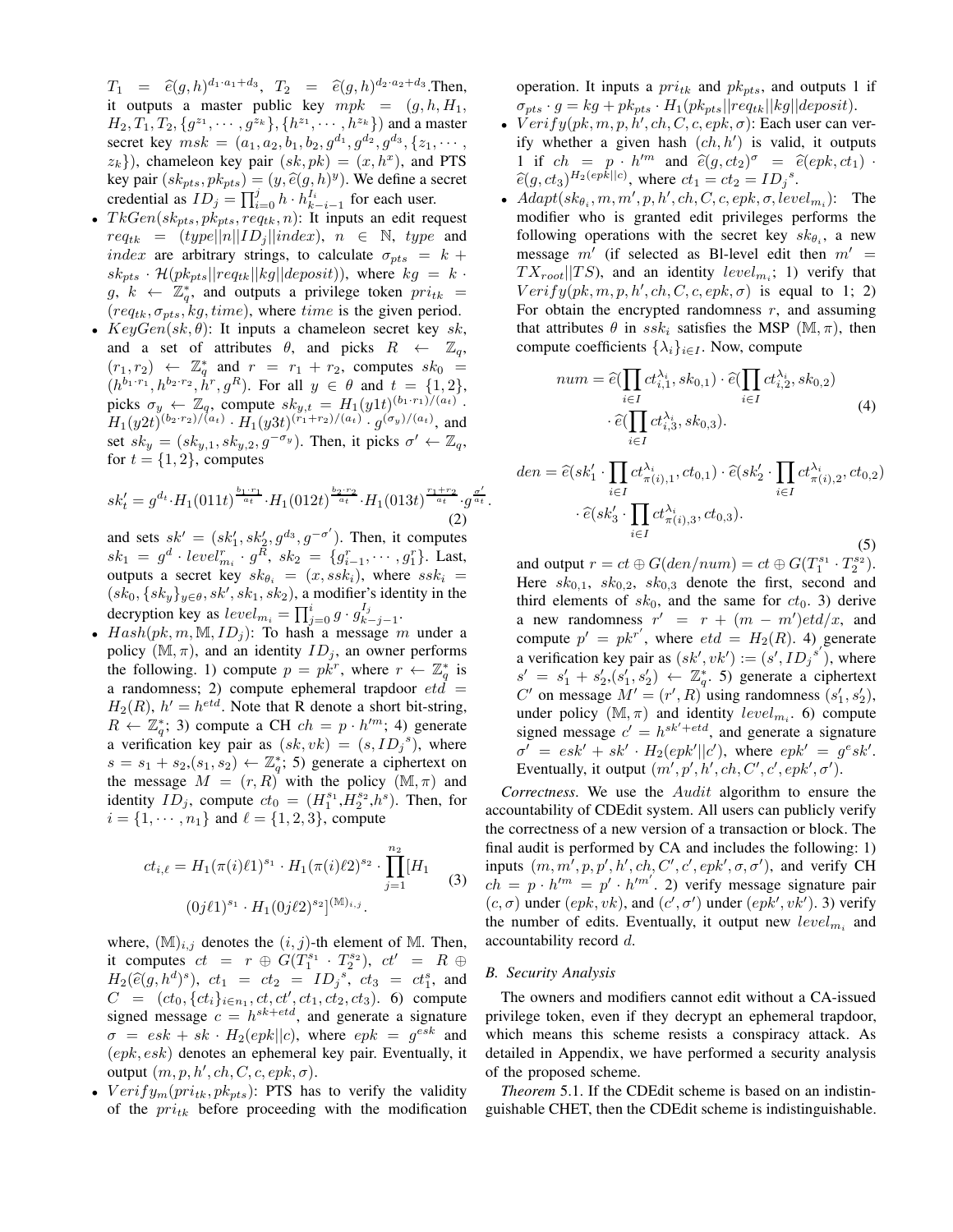<span id="page-7-0"></span>

<span id="page-7-1"></span>Fig. 5. The average runtime of system's algorithms.

*Theorem* 5.2. If the CDEdit scheme is based on collision resistant CHET and an IND-CCA2 secure ABE, then the CDEdit scheme is collision resistant.

*Theorem* 5.3. If the digital signature is EUF-CMA secure, then the proposed CDEdit scheme is EUF-CMA secure.

# VI. IMPLEMENTATION AND EVALUATION

To demonstrate the performance of our proposed CDEdit system, we implement it in Python 3.6.9 using Charm 0.43 framework [17] and on a PC running 64-bit Ubuntu 18.04 LTS with Intel Core  $i5(1.60 \text{GHz} \times 4)$  and 7.8GiB RAM. We use MNT224 curve [18] for pairing because it is the best Type-III curve in PBC, and it has around 96-bit security level [19]. Note that the CDEdit scheme does not change the chain length but replaces the original blocks with new blocks. Therefore, the mining difficulty and consensus algorithm (e.g., PBFT) of the actual blockchain is not used as direct influencing factors. We simulated the latency time of the CDEdit system for the different number of participants and sets of attributes. The implementation code is available on GitHub [20].

TABLE I AVERAGE RUNNING TIME OF TX-LEVEL AND BL-LEVEL EDITS

| Type            | <b>Edit Times</b> | Average Runtime                                                                  |  |  |
|-----------------|-------------------|----------------------------------------------------------------------------------|--|--|
| Tx-level        | $n$ one-time      | $t_{set} + n(t_{tk} + t_{key} + t_h + t_{ver} +$<br>$t_{verm} + t_{ad} + t_{au}$ |  |  |
|                 | $n$ -times        | $t+(n-1)(t_h+2t_{ver}+t_{ad}+t_{au})$                                            |  |  |
| <b>Bl-level</b> | $n$ one-time      | $t_{set} + n(t_{tk} + t_{key} + t_{verm} +$<br>$t_{ad} + t_{au}$                 |  |  |
|                 | $n$ -times        | $t + (n - 1)(t_{ver} + t_{ad} + t_{au})$                                         |  |  |

\*  $t_{set}, t_{tk}, t_{key}, t_h, t_{ver}, t_{verm}, t_{ad}, t_{au}$  denote the run-<br>time of algorithms  $Setup, TkGen, KeyGen, Hash, Verify,$  $Verify_m$ , Adapt, Audit, respectively. t denotes the total runtime of all algorithms.

We applied CDEdit to an identity management scenario of IoT devices in a region. We tested the performance of a set of participating devices and attributes of  $10, 20, \dots, 100$ , respectively. It is shown experimentally that the runtime of  $Setup$ algorithms increases linearly with the increase in the number of devices and demonstrated in Fig. [5\(a\).](#page-7-0) The average running time is only 1.2s even with 100 devices, which is acceptable for practical applications. Further, we fixed the number of

<span id="page-7-2"></span>

<span id="page-7-3"></span>Fig. 6. Runtime comparison for diversified editing.

devices to 120 and then experimented with  $KeyGen$ , Hash, and Adapt algorithms to evaluate the relationship between attribute size and average running time. From Fig. [5\(b\),](#page-7-1) it can be seen that the performance of these algorithms shows a linear relationship with the number of attributes or the policy size. Even if the number of attributes is 100, the running time of KeyGen algorithm is only 0.7s, Adapt algorithm is only 1.11s, and Hash algorithm is only 1.2s. We also evaluated each validation algorithm to demonstrate performance benefits. As the number of attributes increases, the running time of  $Verify_m$  algorithm is maintained between (0.0136, 0.042)ms,  $Verify$  algorithm is preserved between  $(0.155, 0.198)$ ms, and Audit algorithm is supported between (0.34, 0.36)ms. We have experimented with  $TkGen$  algorithms that run in an average time of about (1.1, 2.2)  $\times 10^{-5}$  and shown in Fig. [5\(c\).](#page-7-2) As a result, the running time of each algorithm of the CDEdit system is acceptable with its availability. We conducted contrasted experiments with  $n$  one-time edits and n-times edits to implement multi-level editing operations for privilege tokens in our scheme, respectively. We set the attribute size to 100, and collated the average running time of Tx-level and Bl-level edits in  $n$  one-time edits and  $n$ -times edits as shown in Table I.

Finally, we set  $n$  to 1, 4, 8, 16, 32, respectively. We discuss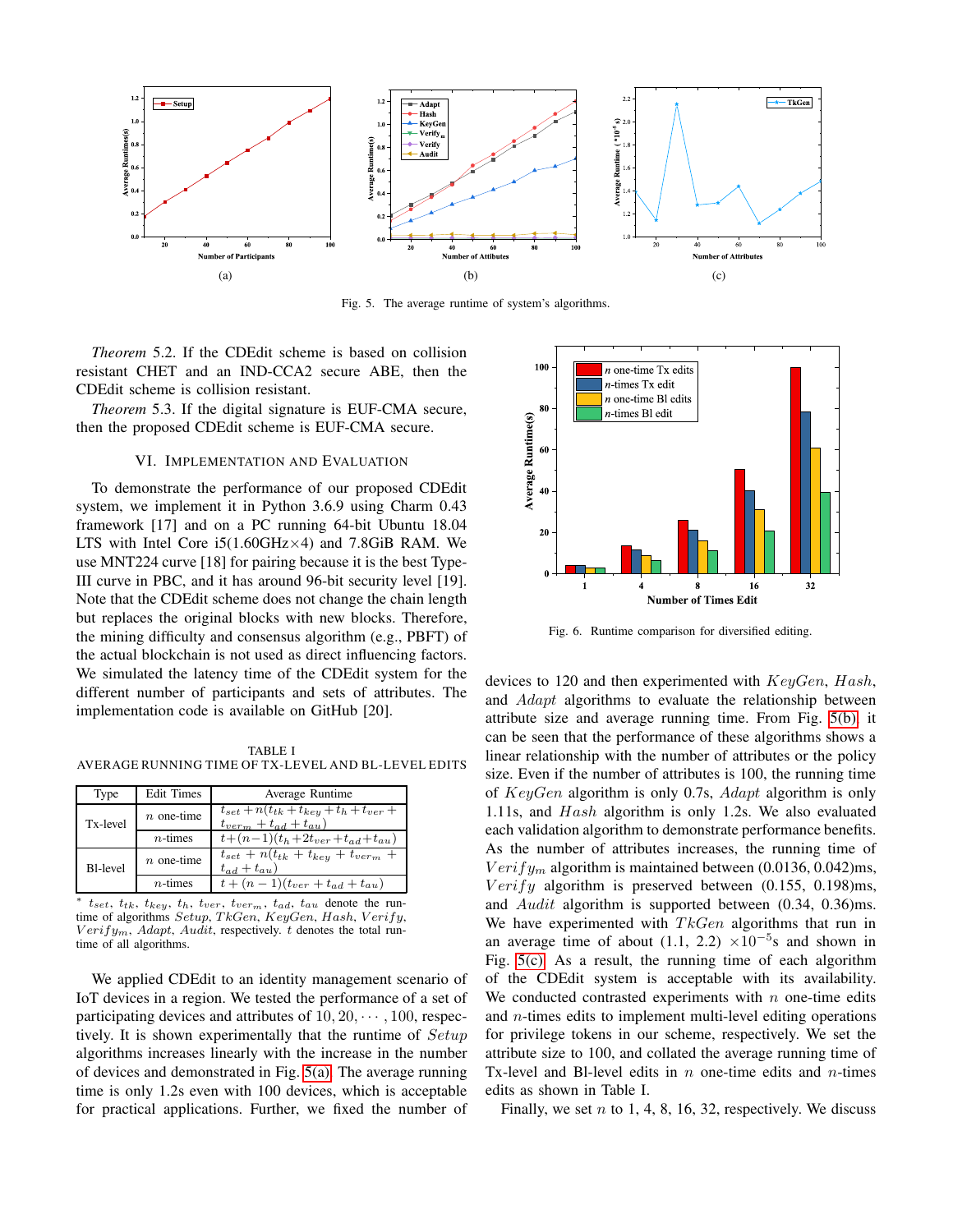the influence of the number of edits on the running time of Tx-level and Bl-level edits, as shown in Fig. [6.](#page-7-3) In Bl-level editing, it is assumed that a complete chain is already available, regardless of the runtime of block generation. The  $n$ -times edit has less runtime than  $n$  one-time edits because there is no need to compute additional setup, token and keygen algorithms per round. And the advantage becomes more and more obvious as the number of edits increases.

# VII. RELATED WORK

Since the concept of redactable blockchain was proposed [12], exploring the management and distribution of editing privileges has always been the focus of researchers. Ashritha [21] et al. proposed a secret-sharing based redactable blockchain scheme that implements the editing operation by securely distributing CH trapdoor keys to a predefined group of verifiers and through a voting consensus process. Nevertheless, complex cryptographic tools to manage CH trapdoor keys are inefficient when the group of verifiers is large. Dealer et al. [13] introduced a PCH function to control modifications in a permissioned blockchain by CHET [16] at the fine granularity of trapdoor keys to the editor's privilege. Any participant in CHET who has a long-term trapdoor and an ephemeral trapdoor can quickly compute the new randomness  $r'$ . But, PCH is exposed to the risk of conspiracy attacks, where the modifier and owner can collide with each other to find a set of attributes that satisfy.

Concurrent and Independent Work. Puddu et al. [22] have proposed  $\mu$ -chain with mutable transactions, whose editing privileges are determined by the policy constructed from the sender. However, transactions in the  $\mu$ -chain are encrypted, which reduces the audibility of the data written. Deuber et al. [23] proposed a redactable blockchain with consensus-based voting in a permissionless blockchain. The edit operation is executed whenever and only when the user's edit request collects enough votes from the miner. Similarly, Thyagarajan et al. [24] proposed a compatible Reparo generic protocol and instantiated it on typical blockchain applications like Ethereum and Bitcoin. Li et al. [25] proposed a redactable blockchain with an instant editing function in the permissionless blockchain, where the blockchain editing is decided jointly by selecting a committee vote. Unfortunately, several of the above redactable blockchains consensus-based voting suffer from defects such as too long voting cycles, poor scalability, and inefficiency. If the edit request cost is low, the system is vulnerable to DDoS attacks and Sybil attacks [26]. We list the comparison of utility features in the current major solutions shown in Table [II.](#page-9-0)

#### VIII. CONCLUSION

In this work, we proposed a highly applicable redactable blockchain with controllable editing privilege and diversified editing types. The proposed scheme supports multi-level editing at both Tx-level and Bl-level in blockchain and effectively prevents malicious editing and conspiracy attacks. The instantiation shows that the framework can be extended to

other permissioned blockchain applications. In future work, we aim to further improve system performance and reduce performance overhead, as well as extend to permissionless blockchain systems.

#### **REFERENCES**

- [1] S. Hargreaves, and S. Cowley, "How porn links and ben bernanke snuck into bitcoin's code," (2013).
- [2] J. Mathew, "Bitcoin: Blockchain could become 'safe haven'for hosting child sexual abuse images," (2015).
- [3] P. Voigt, and A. Von dem Bussche, "The eu general data protection regulation (gdpr)," A Practical Guide, 1st Ed., Cham: Springer International Publishing 10 (2017): 3152676.
- [4] H. Krawczyk, and T. Rabin, "Chameleon signatures," Proc of the Network and Distributed System Security Symp (NDSS 2000)Reston, VA, USA: The Internet Society, 2000: 143-154.
- [5] D. Zhang, J. Le, X. Lei, et al, "Exploring the redaction mechanisms of mutable blockchains: A comprehensive survey," International Journal of Intelligent Systems 36.9 (2021): 5051-5084.
- [6] Y. Tian, N. Li, Y. Li, et al, "Policy-based Chameleon Hash for Blockchain Rewriting with Black-box Accountability," Annual Computer Security Applications Conference. 2020.
- [7] S. Xu, J. Ning, J. Ma, et al, "K-Time Modifiable and Epoch-Based Redactable Blockchain," IEEE Transactions on Information Forensics and Security 16 (2021): 4507-4520.
- [8] Y. Yuan, and F. Y. Wang, "Editable blockchain: models, techniques and methods," Acta Automatica Sin-ica 46.5 (2020): 831-846.
- [9] Hyperledger. https://www.hyperledger.org.
- [10] S. Agrawal, and M. Chase, "FAME: fast attribute-based message encryption," Proceedings of the 2017 ACM SIGSAC Conference on Computer and Communications Security. 2017: 665-682.
- [11] J. Garay, A Kiayias, and N. Leonardos, "The bitcoin backbone protocol: Analysis and applications," Annual international conference on the theory and applications of cryptographic techniques. Springer, Berlin, Heidelberg, 2015: 281-310.
- [12] G. Ateniese, B. Margri, D. Venturi, et al, "Redactable blockchain–or–rewriting history in bitcoin and friends," 2017 IEEE European symposium on security and privacy (EuroS&P). IEEE, 2017: 111-126.
- [13] D. Derler, K. Samelin, D. Slamanig, et al, "Fine-Grained and Controlled Rewriting in Blockchains: Chameleon-Hashing Gone Attribute-Based," IACR Cryptol. ePrint Arch. 2019 (2019): 406.
- [14] A. Beimel, "Secure schemes for secret sharing and key distribution," (1996).
- [15] C. P. Schnorr, "Efficient signature generation by smart cards," Journal of cryptology 4.3 (1991): 161-174.
- [16] J. Camenisch, D. Derler, and S. Krenn, et al, "Chameleon-hashes with ephemeral trapdoors," IACR International Workshop on Public Key Cryptography. Springer, Berlin, Heidelberg, 2017.
- [17] J. A. Akinyele, C. Garman, I. Miers, et al, "Charm: a framework for rapidly prototyping cryptosystems," Journal of Cryptographic Engineering 3.2 (2013): 111-128.
- [18] A. Miyaji, M. Nakabayashi, and S. Takano, "Characterization of elliptic curve traces under FR-reduction," International Conference on Information Security and Cryptology. Springer, Berlin, Heidelberg, 2000.
- [19] B. Yang, K. Yang, Y. Qin, et al, "DAA-TZ: an efficient DAA scheme for mobile devices using ARM TrustZone," International Conference on Trust and Trustworthy Computing. Springer, Cham, 2015.
- [20] 2021. CDEdit: A Highly Applicable Redactable Blockchain with Controllable Editing Privilege and Diversified Editing Types. https://github.com/Cryptocxf/CDEdit. (2021).
- [21] K. Ashritha, M. Sindhu, and K. V. Lakshmy, "Redactable blockchain using enhanced chameleon hash function," 2019 5th International Conference on Advanced Computing & Communication Systems (ICACCS). IEEE, 2019.
- [22] I. Puddu, A. Dmitrienko, and S. Capkun, "µchain: How to forget without hard forks," IACR Cryptology ePrint Archive 2017/106 (2017).
- [23] D. Deuber, B. Magri, and S. A. K. Thyagarajan, "Redactable blockchain in the permissionless setting," 2019 IEEE Symposium on Security and Privacy (SP). IEEE, 2019.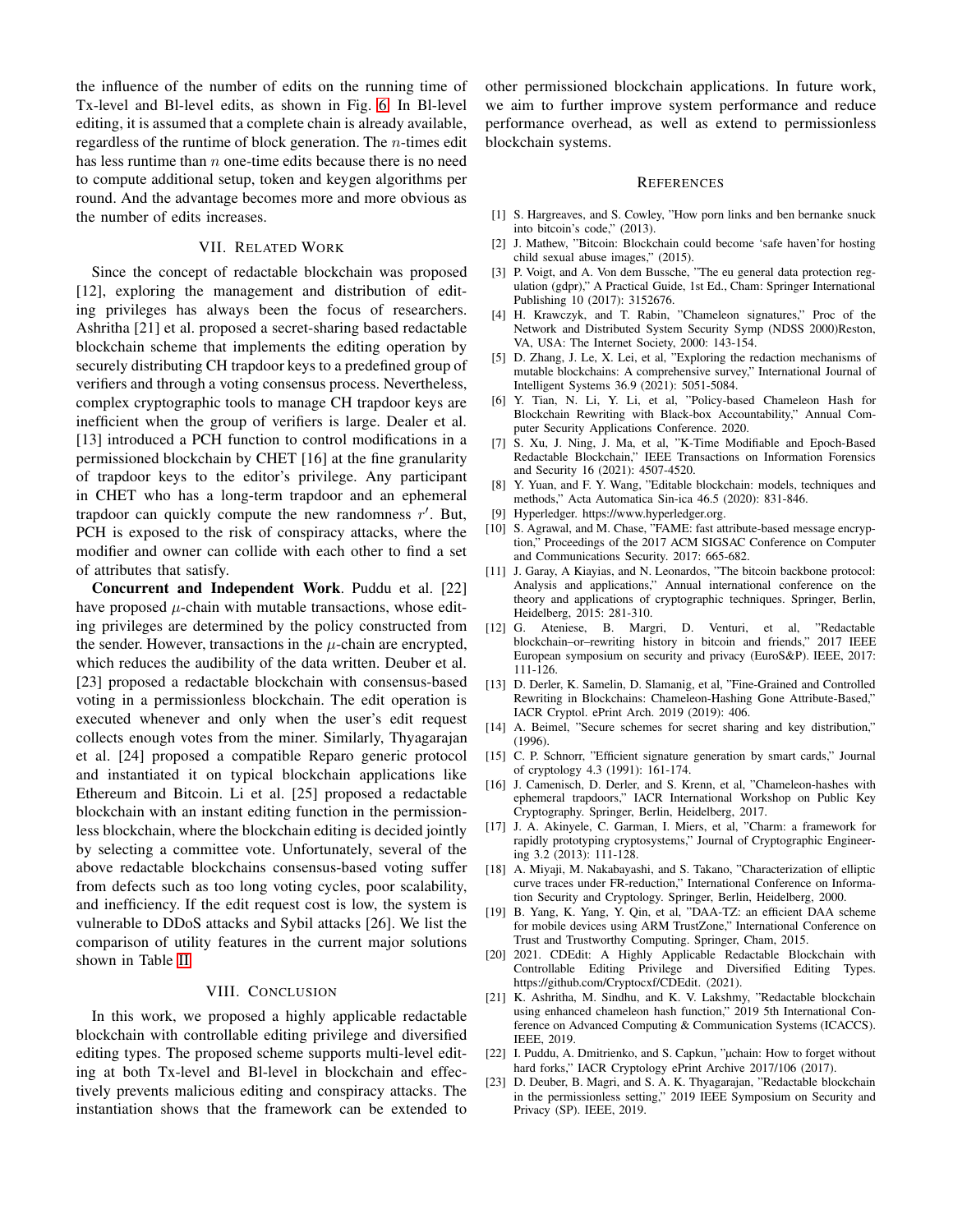| TABLE II                                                          |
|-------------------------------------------------------------------|
| COMPARISON AMONG CURRENT REDACTABLE BLOCKCHAIN SOLUTIONS AND OURS |

<span id="page-9-0"></span>

| <b>Schemes</b>       | <b>Type</b>    | <b>Core Mechanism</b> | <b>Redaction</b>      | $n$ -time | <b>Verification</b> | <b>Collusion Resistant</b> |
|----------------------|----------------|-----------------------|-----------------------|-----------|---------------------|----------------------------|
| Ateniese et.al. [12] | Permissioned   | CH.PKI                | B <sub>1</sub> -level | ×         |                     |                            |
| Deuber et.al. [23]   | Permissionless | Consensus/Voting      | Tx-level              |           |                     | N/A                        |
| PCHBA [6]            | Permissioned   | PCH, Signatues        | Tx-level              | ×         |                     |                            |
| <b>KERB [7]</b>      | Permissioned   | CH, Signatues         | Tx-level              |           |                     |                            |
| <b>CDEdit</b>        | Permissioned   | PCH, Signatues, PTS   | Multi-level           |           |                     |                            |

<sup>∗</sup>Multi-level: Supporting both Tx-level and Bl-level. N/A: Not applicable.

- [24] S. A. K. Thyagarajan, A. Bhat, B. Magri, et al, "Reparo: Publicly verifiable layer to repair blockchains," arXiv preprint [arXiv:2001.00486](http://arxiv.org/abs/2001.00486) (2020).
- [25] X. Li, J. Xu, L. Yin, et al, "Escaping from Consensus: Instantly Redactable Blockchain Protocols in Permissionless Setting," Cryptology ePrint Archive (2021).
- [26] J. R. Douceur, "The sybil attack," International workshop on peer-topeer systems. Springer, Berlin, Heidelberg, 2002.

#### APPENDIX

*Proof of Theorem* 5.1. The reduction is executed between an adversary  $A$  and a simulator  $S$ . Assume that adversary  $A$ can guess the CH value with a nonnegligible probability in the proposed CDEdit. Let simulator  $S$  denote a distinguish against CHET, who is given a chameleon public key  $pk^*$  and a HashOrAdapt oracle, aims to break the indistinguishability of CHET. Let  $q$  be an upper bound on the queries made to the Hash oracle. S randomly chooses  $i \in \{1, \dots, q\}$ as a guess for the index of the HashOrAdapt query. Then, the distinguisher  $S$ 's challenger directly hashes a message  $Hash(pk^*, m) \rightarrow (h, r).$ 

- Setup:  $S$  generates  $n$  owners and corresponding identity  ${ID<sub>i</sub>}$ , and sets up the game for A.
- Challenges:  $S$  randomly selects an owner as of the attribute policy and sets its chameleon public key to  $pk^*$  . S can honestly generate a decryption key for any transaction modifier associated with that  $ID_i$  and attribute set  $\theta$ . If A submits a tuple  $(m_o, m_1, \mathbb{A})$  in the *i*-th query, then S randomly choose  $b \in \{0, 1\}$ , and obtains the CH  $(h_b, r_b)$  from the HashOrAdapt oracle on the message  $(m_0, m_1)$ . Further, according to the protocol, S simulates the message signature pair  $(c, \sigma)$  and the ciphertext C.
- Guess: Finally, S returns  $(h_b, r_b, \sigma_b)$  to A. S follows the results of  $A$  output. If  $A$  guesses the random bit correctly,  $S$  can break the indistinguishability of CHET.

*Proof of Theorem* 5.2. We prove the theorem in a sequence of Game  $i \in \{0, 1, 2, 3\}$ , denoting by  $Pr[S_i]$  the success probability of the adversary  $A$  in Game i. Assume that the queries number to the  $Hash'$  oracle be denoted by at most q.

- Game 0: This is the original  $CR$  security experiment for collision resistant.
- Game 1: As Game 0, but  $S$  randomly guess the index  $i^*$  corresponding to the  $Hash'$  oracle which return the CH  $(h^*, C^*)$  which will be attacked by the adversary. We store the hash  $(h^*, C^*)$  as well as the corresponding

randomness  $r^*$  and the ephemeral trapdoor  $et d^*$ . If during the simulation we detect that the guess is wrong, we will abort. Otherwise the same winning probability in Game 1 as in Game 0, and has  $Pr[S_1] = Pr[S_0]/q$ .

- Game 2: As Game 1, but whenever  $S$  receives an adapt query for a hash  $(h, C)$ , where  $C = C^*$  and not decrypt, but directly adapt using  $et d^*$ . The same winning probability in Game 2 as in Game 1 under the perfect correctness of the encryption scheme, and has  $Pr[S_2] = Pr[S_1]$ .
- Game 3: As Game 2, but  $S$  changes the simulation of the  $Hash$  algorithm within the  $i^*$ -th query to the  $Hash'_{CHET}$  oracle, and run  $C \leftarrow \prod_{ABE} \text{Enc}(\vec{0}^{|etd|}, A)$ and locally store etd.

We claim that Game 2 and Game 3 are indistinguishable under the IND-CCA2 security of  $\prod_{ABE}$ , i.e.,  $|Pr[S_3] - Pr[S_2]| \neq Adv_{,ABE}^{IND-CCA2}(\lambda)$ . Next, we show that we can use an adaptive IND-CCA challenger to effectively interpolate between Game 2 and Game 3. Get mpk from the IND-CCA challenger, make  $msk \rightarrow \perp$ , and continue honestly with other setups. Then, the respective oracles provided by the challenger are used to simulate queries to the key generation oracle. After the  $i^*$ -th query to  $Hash'$ oracle, output  $(edd, 0^{|etd|}, \mathcal{A}, state)$  to the challenger to obtain  $(C^*, state)$ , and set  $C \rightarrow C^*$ . Further, for adaptive queries with hash returned at the  $i^*$ -th query to  $Hash'$ , we directly use *etd* for adapt without prior decryption. Note that once it turns out that our guess of the index  $i^*$  is wrong, this ensures that we never have to answer queries which involve queries against the challenger's oracle. This means that we can simulate Game 2 if the challenger chooses  $b = 0$ , and we can simulate Game 3 if  $b = 1$ .

*Proof of Theorem* 5.3. Let simulator  $F$  be given a public key  $pk^*$  and a signature oracle  $\mathcal{O}^{Sign}$  used to forge DS with the aim of breaking the EUF-CMA security of  $DS.$   $F$  randomly chooses a CH, and setup its verification key as  $pk^*$ . Then,  $\mathcal F$ randomly chooses  $i \in \{1, 2, \dots, q\}$  as a guess for the index of the forgery with respect to that CH.  $\mathcal F$  can honestly completes the remainder of Setup. F obtains a signature  $\sigma$  from his signature oracle  $\mathcal{O}^{Sign}$ . F honestly generates the CH and the ciphertext and returns  $(h, r, \sigma, C, c)$  to adversary A. Due to the homomorphism of  $DS$ , the message-signature pair as well as the verification key can be perfectly modeled by  $\mathcal F$  for any adaptive query, and additionally the ephemeral trapdoor etd is